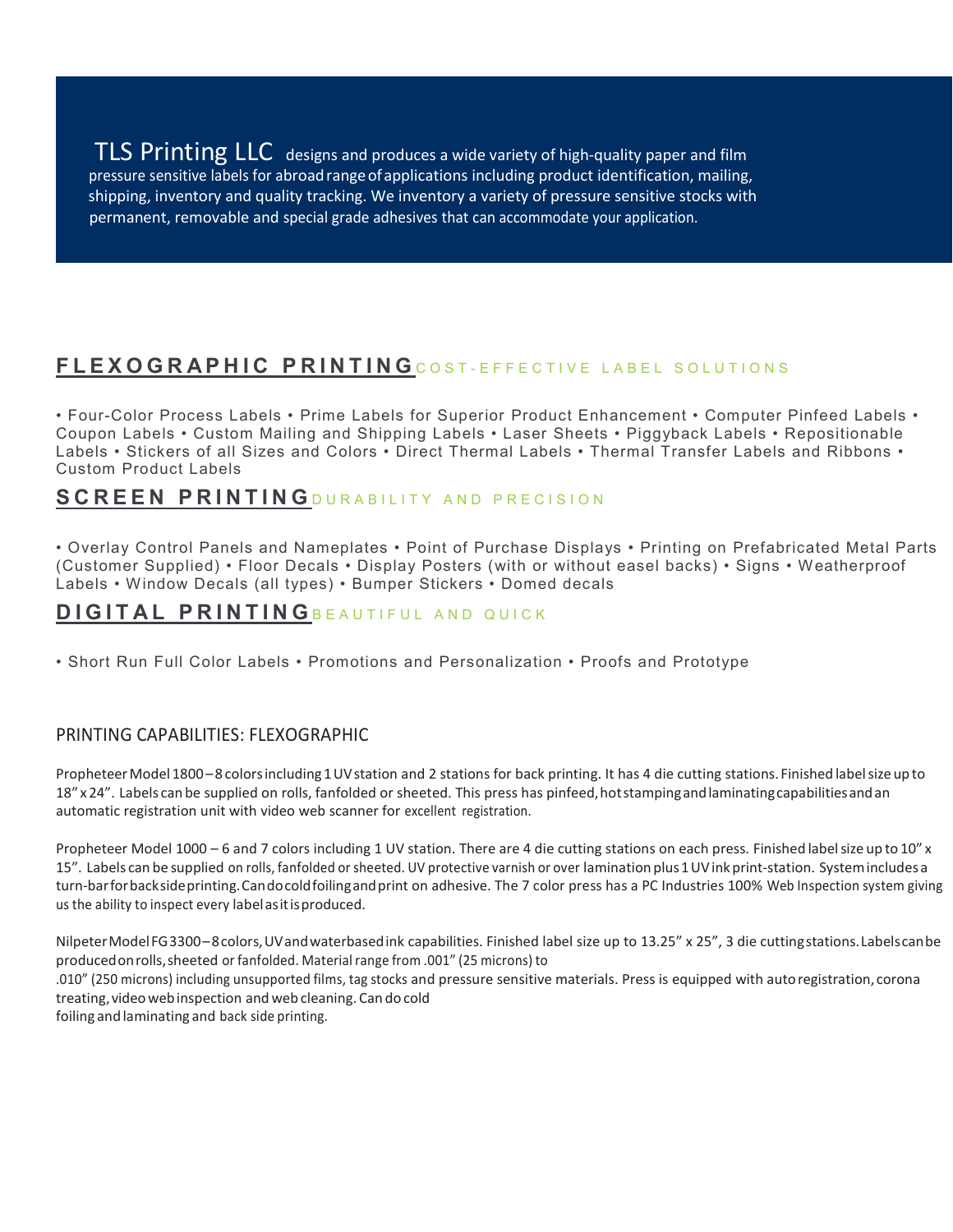#### PRINTING CAPABILITIES: SCREEN-PRINT

M & R Eclipse Flatbed Press -38" x 46" image area Medallion Flatbed Press - 38" x 46" image area Vitran UV Dryer Die Cutter --28" x 40" Power Cutter -56" Laminator

PREPRESS EQUIPMENT Hewlett Packard 8000 LaserJet Printer Epson Stylus Pro 4900 color inkjet printer Speedstar 3000 Ink Jet Printer Austix Diamond-10 Series Die Cutter 3 Mac based work stations with Creative Cloud Kodak ThermoFlex Imager and LUX Laminator Evo 2A Plate Processor RipIt Speed Setter 400 rip and image setter Vastech Film Processor

FINISHING EQUIPMENT: RotoFlex VLI 440 Slitter Rewinder 17.25" max web width Arpeco Slitter Rewinder 13" max web width Propheteer Slitter Rewinder 10" max web width (2) 7" Web Techniques Table Top Rewiinders



84 Tyler Rd. Townsend, MA 01469 603-249-5097 or 800-719-6630 Fax 603-249-5461 e-mail: admin@tlsprinting.com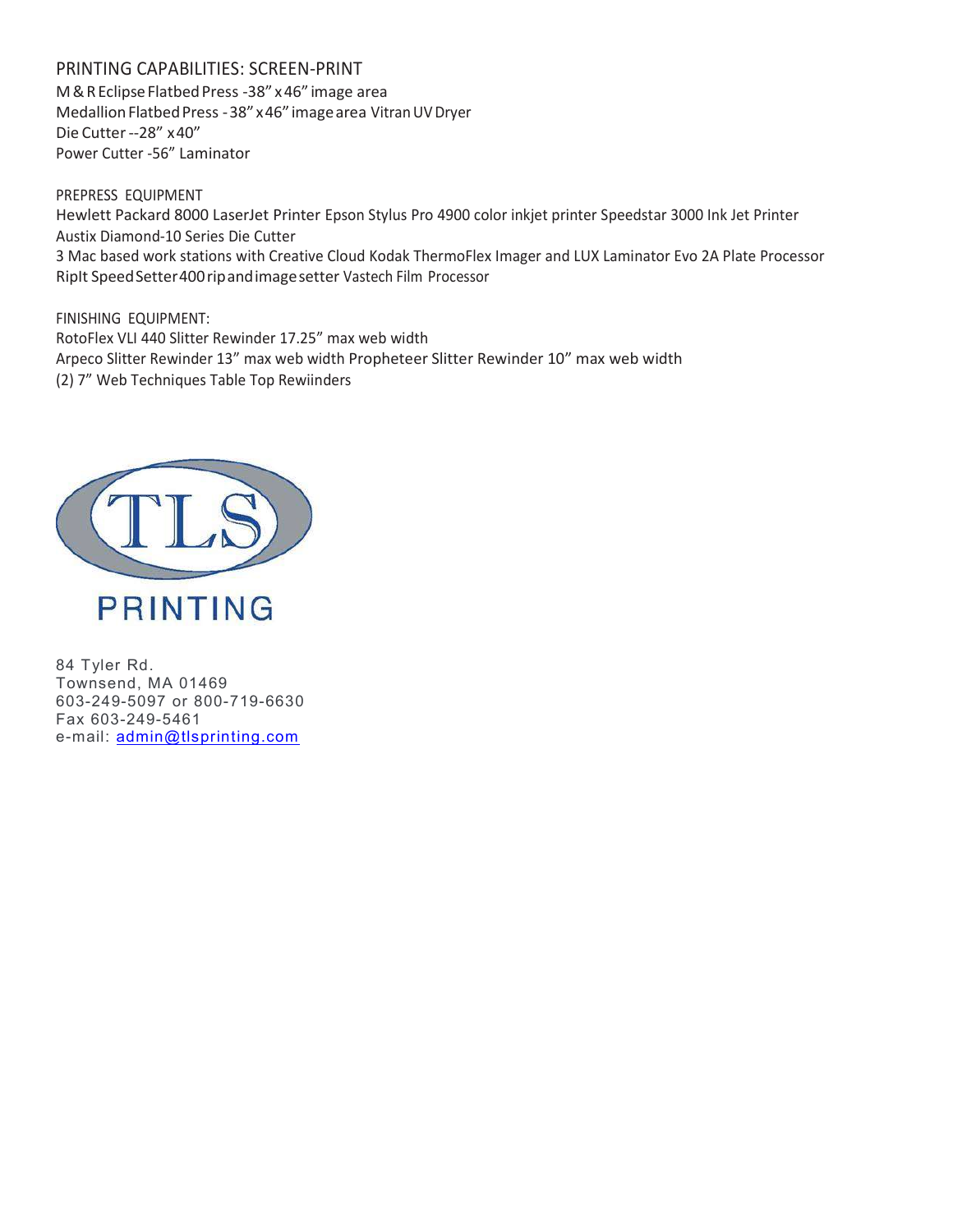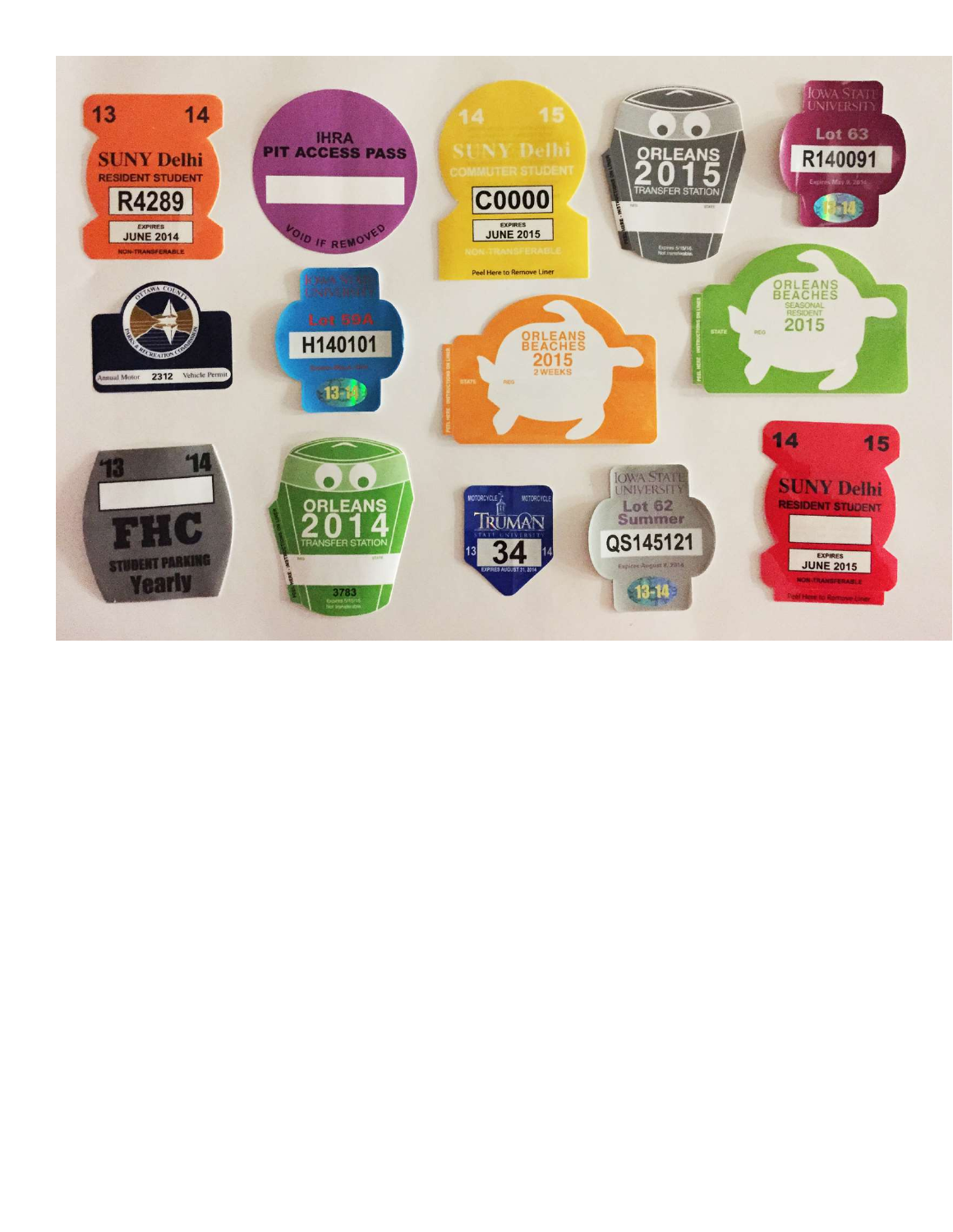

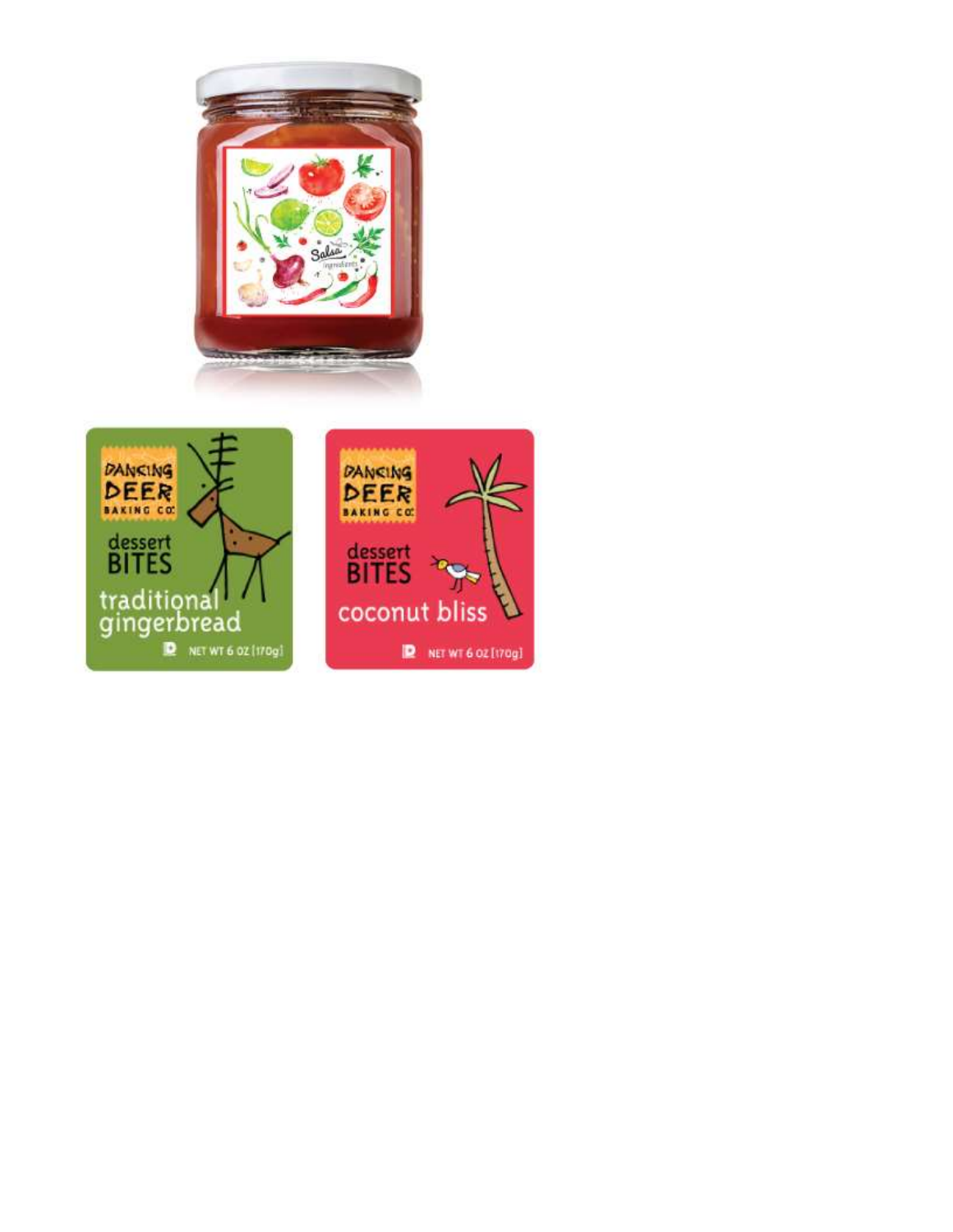